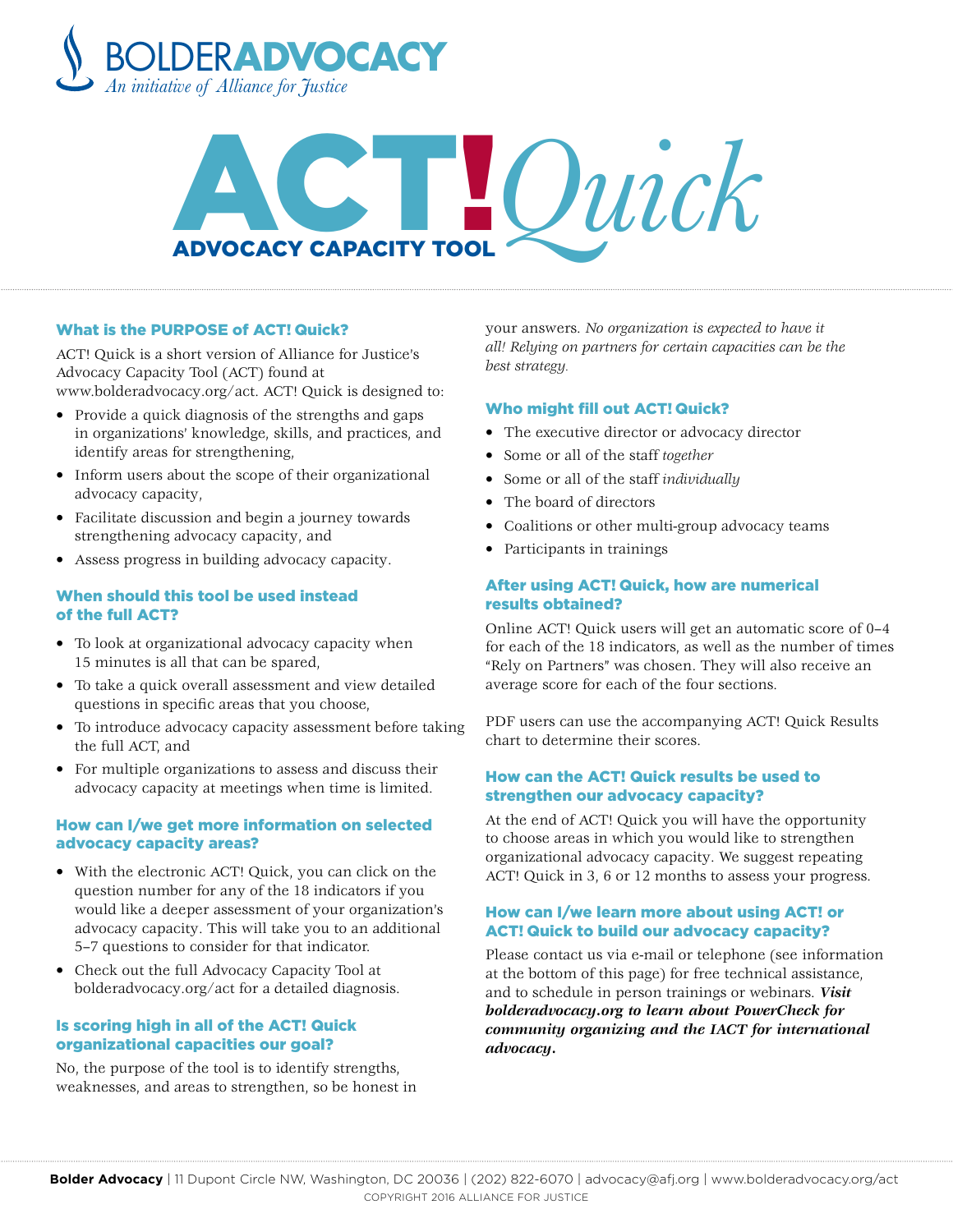

ACT! Quick is a short version of Alliance for Justice's Advocacy Capacity Tool (ACT) and is designed to provide a quick diagnosis of the strengths and gaps in organizations' advocacy skills, knowledge, and practices, and identify areas for strengthening. The electronic versions of ACT and ACT! Quick provide automatic results. For definitions of the **underlined text**, visit: [bolderadvocacy.org/act/advocacy](http://bolderadvocacy.org/act/advocacy-capacity-tool-glossary)-capacity-tool-glossary.

|    |                                                                                                                                                                                                                                                                                                 | <b>VERY</b><br>STRONG/<br><b>ALWAYS</b> | MODERATELY<br>STRONG/<br><b>USUALLY</b> | SOMEWHAT<br>STRONG/<br>SOMETIMES | NOT STRONG/<br>RARELY/<br><b>NEVER</b> | <b>RELY</b><br>ON<br><b>PARTNERS</b> |
|----|-------------------------------------------------------------------------------------------------------------------------------------------------------------------------------------------------------------------------------------------------------------------------------------------------|-----------------------------------------|-----------------------------------------|----------------------------------|----------------------------------------|--------------------------------------|
| 1. | <b>ADVOCACY GOALS, PLANS, AND STRATEGIES</b>                                                                                                                                                                                                                                                    |                                         |                                         |                                  |                                        |                                      |
|    | <b>PREPARATION.</b> In preparation for <b>advocacy</b> work, the<br>organization scans the outside policy environment and its<br>own knowledge, skills, and resources for advocacy.                                                                                                             |                                         |                                         |                                  |                                        | N/A                                  |
| 2  | <b>AGENDA.</b> The organization has a clear, written advocacy<br>agenda, which is informed by its <b>constituents</b> and<br>approved by its leadership.                                                                                                                                        |                                         |                                         |                                  |                                        | N/A                                  |
| 3  | <b>PLANS, STRATEGIES, AND ADAPTABILITY.</b> To<br>accomplish its advocacy agenda, the organization<br>1) identifies key <b>decision-makers</b> for its advocacy agenda<br>goals, 2) determines what it will take to obtain those<br>decision-makers' support, and 3) plans a flexible strategy. |                                         |                                         |                                  |                                        | N/A                                  |
| п. | <b>CONDUCTING ADVOCACY</b>                                                                                                                                                                                                                                                                      |                                         |                                         |                                  |                                        |                                      |
|    | You should choose "Rely on Partners" if the organization<br>has decided not to build capacity in a particular indicator<br>because it primarily gets that capacity from other individuals<br>or groups.                                                                                         |                                         |                                         |                                  |                                        |                                      |
| 4. | RESEARCH AND ANALYSIS. The organization gathers<br>and analyzes credible information on its issues and shares<br>its analyses as appropriate.                                                                                                                                                   |                                         |                                         |                                  |                                        |                                      |
| 5. | <b>FIELD OPERATION.</b> The organization communicates with,<br>educates, and engages its <b>constituents/networks</b> , and the<br>public on its issues.                                                                                                                                        |                                         |                                         |                                  |                                        |                                      |
| 6. | <b>ADVOCACY PARTNERS AND COALITIONS. The</b><br>organization identifies and collaborates with other<br>stakeholders in order to advance its goals.                                                                                                                                              |                                         |                                         |                                  |                                        | N/A                                  |
| 7. | <b>MESSAGING.</b> The organization develops clear, compelling,<br>and concise messages that are adapted for its <b>target</b><br>audiences.                                                                                                                                                     |                                         |                                         |                                  |                                        |                                      |
| 8. | <b>MEDIA RELATIONS.</b> The organization plans media<br>outreach and distributes information to online, broadcast,<br>and print media as needed to communicate its messages.                                                                                                                    |                                         |                                         |                                  |                                        |                                      |
| 9. | <b>INFLUENCING DECISION-MAKERS.</b> The organization<br>builds and nurtures ongoing <b>working relationships</b> with<br>elected officials and other decision-makers who can<br>influence progress of the organization's advocacy agenda.                                                       |                                         |                                         |                                  |                                        |                                      |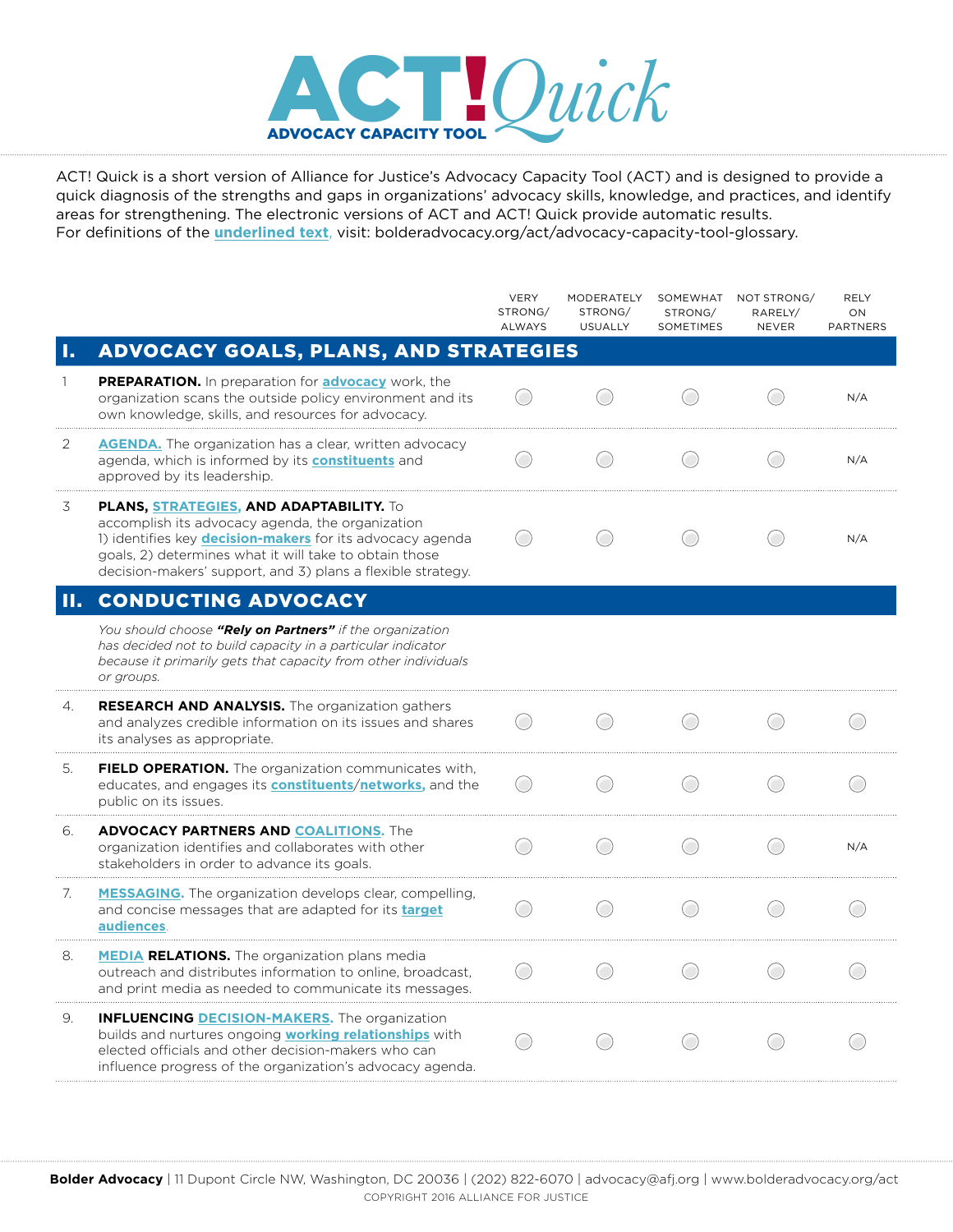

| ADVOCACY CAPACITY TOOL |                                                                                                                                                                                                                                                                                    | <b>VERY</b><br>STRONG/<br>ALWAYS | MODERATELY<br>STRONG/<br><b>USUALLY</b> | SOMEWHAT<br>STRONG/<br>SOMETIMES | NOT STRONG/<br>RARELY/<br>NEVER | <b>RELY</b><br>ON<br><b>PARTNERS</b> |
|------------------------|------------------------------------------------------------------------------------------------------------------------------------------------------------------------------------------------------------------------------------------------------------------------------------|----------------------------------|-----------------------------------------|----------------------------------|---------------------------------|--------------------------------------|
|                        | <b>III. ADVOCACY AVENUES</b>                                                                                                                                                                                                                                                       |                                  |                                         |                                  |                                 |                                      |
|                        | You should choose "Rely on Partners" if the organization<br>has decided not to build capacity in a particular indicator<br>because it primarily gets that capacity from other individuals<br>or groups.                                                                            |                                  |                                         |                                  |                                 |                                      |
| 10.                    | <b>ADMINISTRATIVE.</b> The organization monitors and<br>works to influence <b>executive</b> branch, <b>regulatory</b> and<br>enforcement activity in order to further the organization's<br>advocacy priorities.                                                                   |                                  |                                         |                                  |                                 |                                      |
| 11.                    | <b>LEGISLATIVE.</b> The organization monitors and works to<br>influence legislative branch activity in order to further its<br>advocacy priorities.                                                                                                                                |                                  |                                         |                                  |                                 |                                      |
| 12.                    | <b>BALLOT MEASURES, REFERENDA, AND INITIATIVES.</b><br>The organization monitors the planning and progress of,<br>and takes public positions on <b>ballot measures</b> , referenda,<br>and Initiatives related to its advocacy priorities.                                         |                                  |                                         |                                  |                                 |                                      |
| 13.                    | <b>ELECTORAL.</b> The organization understands the election<br>process and participates in <b>voter</b> and/or <b>candidate</b><br>education efforts.                                                                                                                              |                                  |                                         | $\Box$                           |                                 |                                      |
| 14.                    | <b>LITIGATION.</b> The organization monitors litigation related<br>to its policy priorities and pursues activities such as<br>initiating litigation or signing on to <b>amicus curiae</b> briefs.                                                                                  |                                  |                                         |                                  |                                 |                                      |
|                        | IV. ORGANIZATIONAL OPERATIONS TO SUSTAIN ADVOCACY                                                                                                                                                                                                                                  |                                  |                                         |                                  |                                 |                                      |
| 15.                    | <b>ORGANIZATIONAL COMMITMENT.</b> The organization's<br>leadership understands and supports its advocacy plans<br>and activities.                                                                                                                                                  |                                  |                                         |                                  |                                 | N/A                                  |
| 16.                    | <b>FUNDING ADVOCACY.</b> The organization informs<br>individual donors and foundations about the value of<br>funding advocacy and the latitude <b>funders/donors</b> are<br>given to do so under the law.                                                                          |                                  |                                         |                                  |                                 | N/A                                  |
| 17.                    | <b>DECISION-MAKING STRUCTURE AND PROCESS.</b> The<br>organization's leadership has a clear process for making<br>timely, informed decisions about its advocacy work.                                                                                                               |                                  |                                         |                                  |                                 | N/A                                  |
| 18.                    | <b>FISCAL MANAGEMENT AND SUSTAINABILITY.</b><br>The organization allocates funding for advocacy work<br>and <b>tracks</b> its <b>lobbying</b> activities and expenses as required<br>by law.                                                                                       |                                  |                                         |                                  |                                 | N/A                                  |
|                        | <b>STRENGTHENING</b>                                                                                                                                                                                                                                                               |                                  |                                         |                                  |                                 |                                      |
|                        | Please write down two or three of the above 18 <i>indicators</i> in which your organization may want to strengthen<br>organizational advocacy capacity and/or obtain or increase capacity from partners. This will allow you to monitor your<br>progress in these areas over time. |                                  |                                         |                                  |                                 |                                      |

*Thanks for using ACT! Quick. To tally results, please go to the ACT! Quick Results page. Now you're ready for the full ACT! www.bolderadvocacy.org/act*